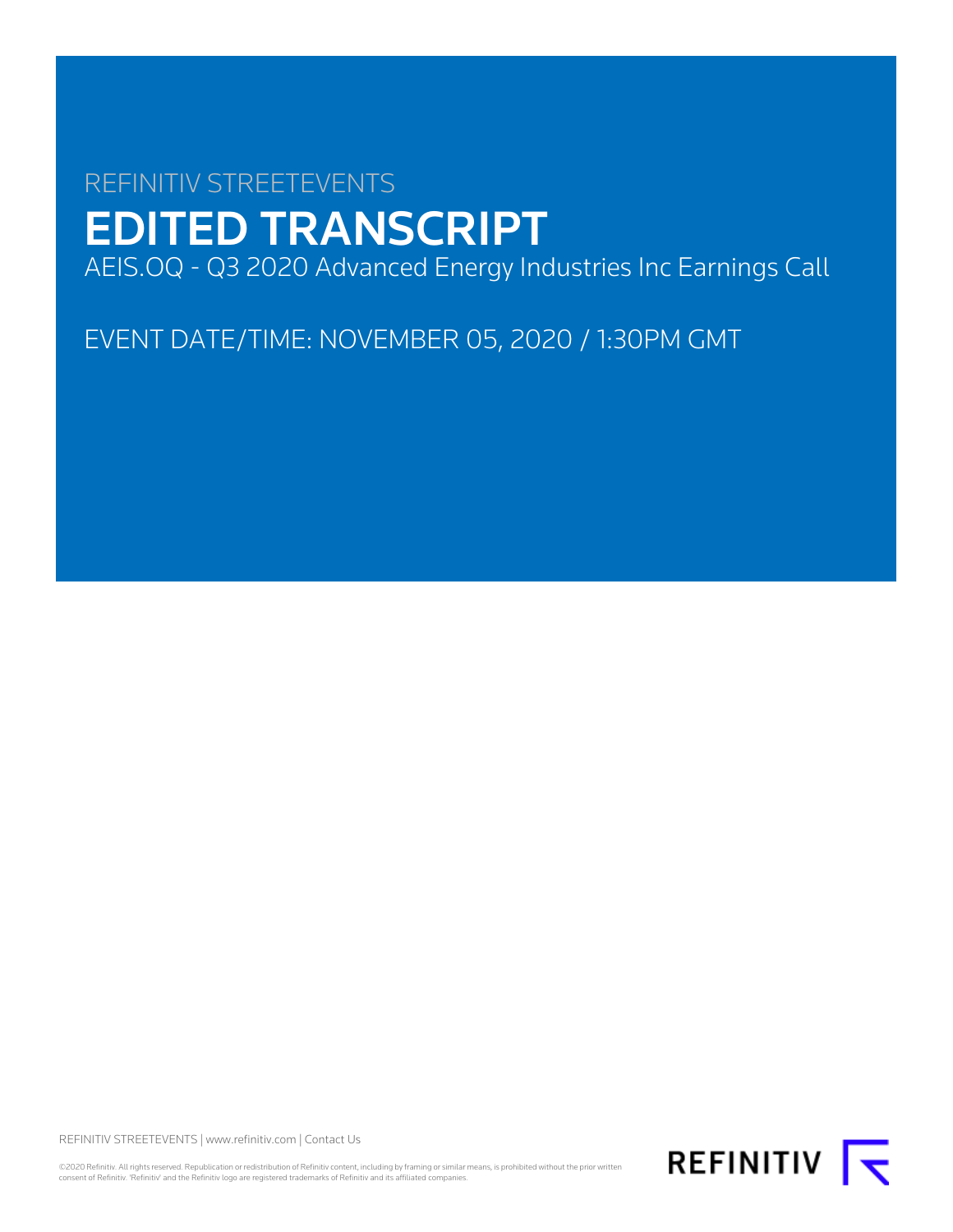### **CORPORATE PARTICIPANTS**

**[Paul R. Oldham](#page-4-0)** Advanced Energy Industries, Inc. - Executive VP & CFO **[Yeuk-Fai Mok](#page-1-0)** Advanced Energy Industries, Inc. - VP of Strategic Marketing & IR **[Yuval Wasserman](#page-2-0)** Advanced Energy Industries, Inc. - CEO, President & Director

### **CONFERENCE CALL PARTICIPANTS**

**[Krish Sankar](#page-13-0)** Cowen and Company, LLC, Research Division - MD & Senior Research Analyst **[Mehdi Hosseini](#page-9-0)** Susquehanna Financial Group, LLLP, Research Division - Senior Analyst **[Paretosh Misra](#page-7-0)** Joh. Berenberg, Gossler & Co. KG, Research Division - Analyst **[Pavel S. Molchanov](#page-12-0)** Raymond James & Associates, Inc., Research Division - Energy Analyst **[Quinn Bolton](#page-8-0)** Needham & Company, LLC, Research Division - Senior Analyst **[Scott Graham](#page-6-0)** Rosenblatt Securities Inc., Research Division - MD & Senior Equity Industrial Technology Analyst **[Thomas Robert Diffely](#page-11-0)** D.A. Davidson & Co., Research Division - MD & Senior Research Analyst **[Weston David Twigg](#page-14-0)** KeyBanc Capital Markets Inc., Research Division - MD & Senior Research Analyst

### **PRESENTATION**

#### **Operator**

Ladies and gentlemen, thank you for standing by, and welcome to the Advanced Energy Industries Third Quarter 2020 Earnings Conference Call. (Operator Instructions) Please be advised that today's conference is being recorded. (Operator Instructions)

<span id="page-1-0"></span>(technical difficulty)

### **Yeuk-Fai Mok** - Advanced Energy Industries, Inc. - VP of Strategic Marketing & IR

Thank you, operator. Good morning, everyone. Welcome to Advanced Energy's Third Quarter 2020 Earnings Conference Call. With me today are Yuval Wasserman, our President and CEO; Paul Oldham, our Executive Vice President and CFO; and Brian Smith, the Director of Investor Relations.

If you have not seen our earnings press release, you can find it on our website at ir.advanced-energy.com. There you also find a slide presentation to follow along our discussion today.

Before I begin, I would like to mention that AE will be hosting a virtual investor event on Monday, December 14. We welcome all of you to join us at this event. In addition, we will be participating at multiple investor conferences in the coming months. As events occur, we will make the announcement.

Let me remind you that today's call contains forward-looking statements, which are subject to risks and uncertainties that could cause actual results to differ materially and are not guarantees for future performance. Information concerning these risks and uncertainties is found in our filings with the SEC. All forward-looking statements are based on management's estimates, projections and assumptions as of today, November 5, 2020. And the company assumes no obligation to update them. Long-term targets present today, which include our aspirational goals and the integration targets should not be interpreted as guidance.

On today's call, our financial results will represent on a non-GAAP financial basis unless otherwise specified. An explanation of our non-GAAP financial measures as well as reconciliations between GAAP and non-GAAP measures can be found in today's press release.

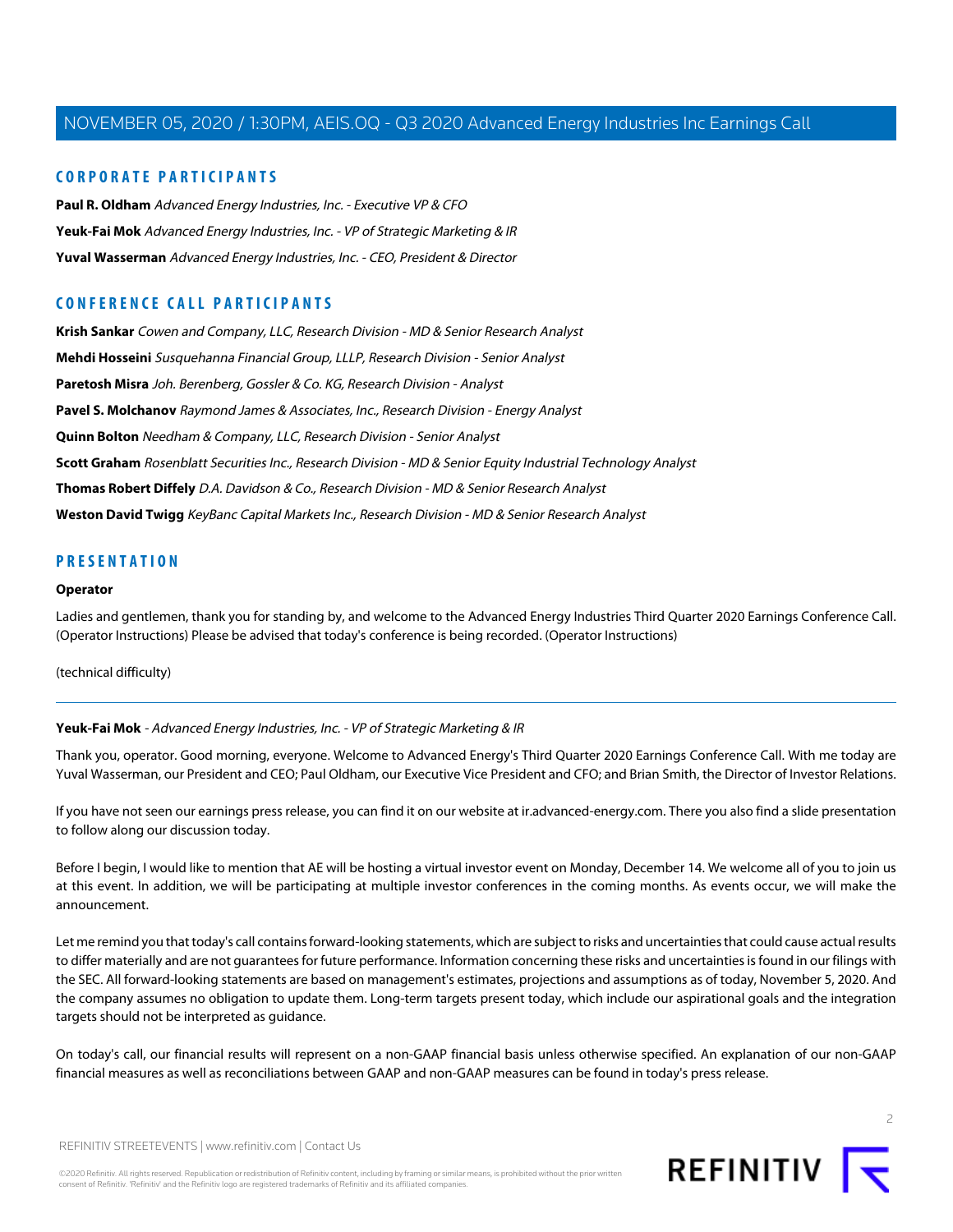With that, let me pass the call to our CEO, Yuval Wasserman. Yuval?

### <span id="page-2-0"></span>**Yuval Wasserman** - Advanced Energy Industries, Inc. - CEO, President & Director

Thank you, Edwin. Good morning, everyone, and thank you for joining us on this call. Overall, this was an standing quarter for Advanced Energy with record revenues, earnings and operating cash flow. We delivered sequential revenue growth across all of our market verticals, and recorded new quarterly highs in semiconductor, data center computing and service. Good operating leverage and continued execution on our synergy goals, resulted in gross margins approaching 40% and non-GAAP earnings per share, up over 3x from last year, validating our financial model and demonstrating our ability to accelerate earnings growth.

Overall, demand for our products continue to be strong, driven by ongoing investments in technologies associated with the data economy, great execution by our operations and supply chain teams enabled us to catch up on COVID-related delays and respond to the first of demand. During the quarter, we continued to ramp our Malaysia factory, which is next to one of our leading customers, as we integrate and optimize our global operational footprint.

It provides us with business continuity and resiliency in meeting our customers' demand in a dynamic operating environment. In addition, we continue to execute on our integration plans, delivering synergies and record accretion from our Artisan acquisition. We expect additional synergies to be realized through 2021, as we execute structural changes in our manufacturing and supply chain. Beyond cost synergies, we have started to secure new cross-selling design wins across both semiconductor and industrial end markets, and we expect those means to drive incremental revenues in 2021. We continue to invest aggressively in R&D, which enable us to win multiple design wins across all markets and to launch 6 new products across different portfolios during the quarter.

These new wins and new offerings are expected to generate continued growth for AE going forward. Turning now to our products and performance by market. As I mentioned, semi revenue was a quarterly record, growing nearly 15% sequentially and over 70% from last year as we continue to meaningfully outperform the market and our semi peers. Service revenue also reached record high, driven by improved fab utilization across multiple reasons and strong demand for upgrades and retrofits.

We believe process power has become one of the fastest-growing subsystem segments within the semi equipment supply chain. As the market leader with the broadest product portfolio, end market and customer exposure, we are gaining market share with design wins for many critical processes. The combination of strong market growth and our share gains are driving our semi revenue to grow faster than all of our semi peers in 2020. For example, our advanced RF matching technologies are getting adopted in multiple advanced edge and deposition process tools, resulting in revenues growing over 120% year-over-year in Q3 after doubling in Q2.

Our remote plasma sources revenue grew again this quarter and is on track to double in 2020, resulting in double-digit millions of dollars of incremental revenue. In Q3, we have secured a dielectric etch design win at one of the leading OEM suppliers. And in Korea, we won several designs for memory and advanced packaging deposition applications. We believe our continuing investment in product development will enable us to capture an expanded pipeline of opportunities in new and exciting areas, including additional wins in dielectric etch.

Looking forward, we expect semi revenue in Q4 to remain strong. Long term, with our design wins, growing power content and a favorable market trend, we believe we are well-positioned to continue to outgrow the market. Revenue from our industrial and medical markets increased by nearly 23% sequentially, driven by increased factory output to deliver on strong backlog and general improvement in the industrial markets. For example, in industrial, demand for consumer electronics coating and motion control applications improved.

Revenues from medical applications remained strong, driven by continuing demand for critical care applications. Noncritical care applications also began to improve, but remained well below pre-COVID levels. This quarter, we secured multiple design wins across a wide range of medical diagnostic, imaging and therapeutic applications. Of note, we won a sole source position for a next-generation diagnostic blog analyzer at one of our leading medical customers, and our power solution was designed into new air filtration system for preventing the spread of COVID.

©2020 Refinitiv. All rights reserved. Republication or redistribution of Refinitiv content, including by framing or similar means, is prohibited without the prior written consent of Refinitiv. 'Refinitiv' and the Refinitiv logo are registered trademarks of Refinitiv and its affiliated companies.



3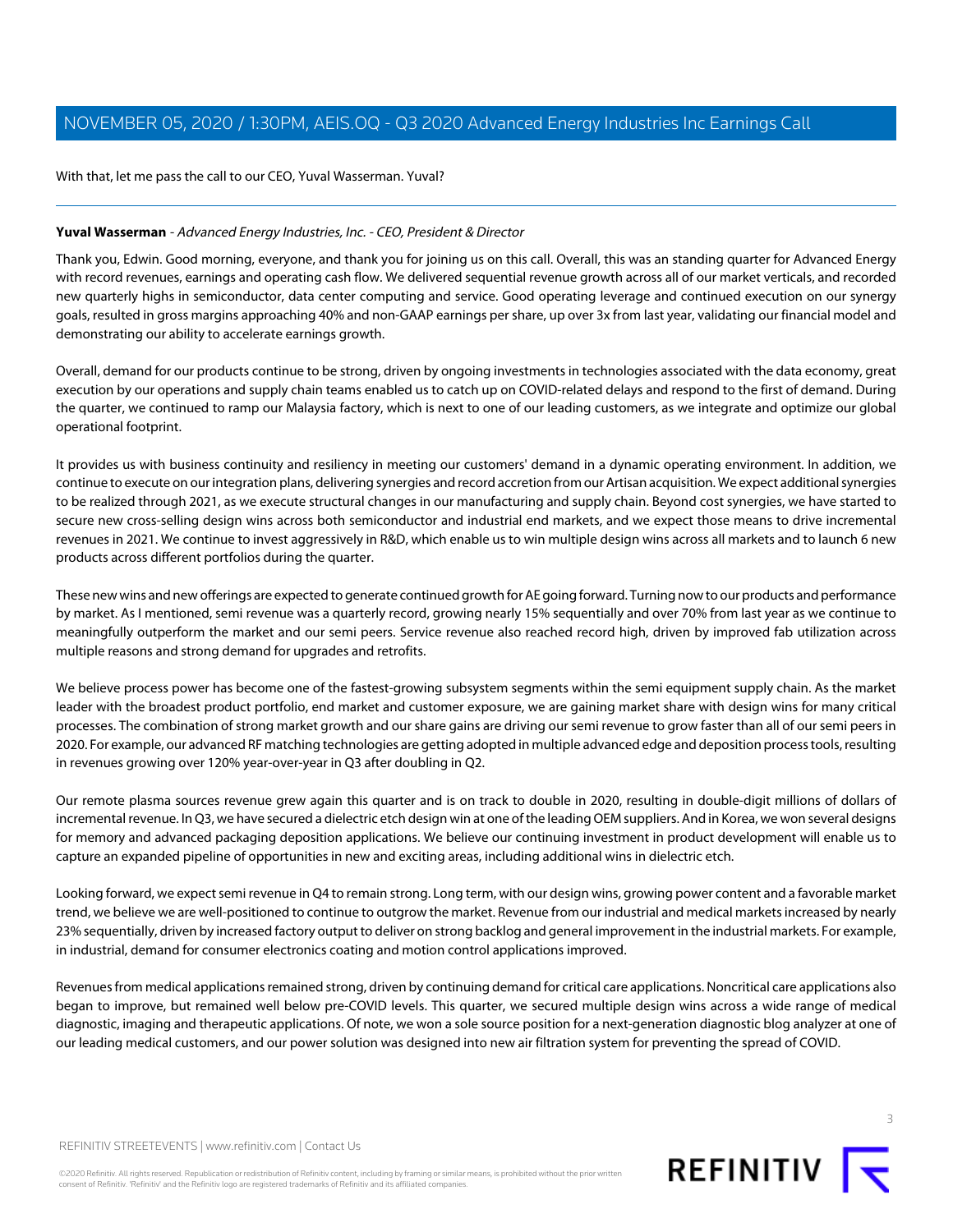As we look forward, we expect the industrial and medical markets to continue their modest recovery with revenue around current levels in Q4. Our data center computing revenue hit another quarterly record in Q3, up 5% sequentially and 91% year-over-year. Despite industry headwinds of data center dejection, and a generally weak IT spending environment, new design wins and growing share have enabled us to meaningfully outgrow the market.

In hyperscale, revenue was down slightly from a record quarter in Q2 but jumped 380% from last year. Revenue from a third hyperscale customer helped to offset initial digestion from our earlier wins and we made good progress in winning new businesses from additional hyperscalers that should contribute to revenue next year. Although revenues in this market to be lumpy quarter-to-quarter, we remain confident in the long-term market growth and our ability to outgrow the market. Demand from enterprise OEM customers recovered in Q3, partially due to our ability to deliver to customer needs and capture market share.

In addition, one of our prior design wins into high-performance computing platform started to way. We expect HBC to be a secular driver for our business going forward, given that our industry-leading product power density is the ideal solution for meeting the high power, high-density requirements for those server racks. Looking forward, our data center computing revenue is expected to remain at elevated levels and well above last year's run rate. However, we anticipate digestion in the data center market to impact our revenue in Q4.

We expect growth to return likely in 2021, driven by additional investment in data center with the releases of new CPUs and accelerated by our share gains. Telecom and networking revenue grew over 18% sequentially as the market improved modestly from the trough levels in the first half of 2020. Q3 revenues also benefited from some catch-up shipment from our backlog and incremental share gains. Data center networking remains a bright spot in this market as data traffic shifts from enterprises to the cloud due to remote working trends. In addition, during the quarter, we secured a critical design win in a next-generation cloud networking platform that will support revenue growth as the industry migrates to 400-gig networks.

In the telecom market, overall investment remained limited, although our mix of products sold into 5G applications has risen considerably in 2020, large-scale infrastructure investment in 5G outside of China continue to be delayed. Looking forward, Q4 revenues are expected to come in around these levels as market signals remain mixed. Long-term, our efforts in winning 5G and next-generation networking designs prepare us to capture the market's recovery as global 5G infrastructure investment accelerates.

In summary, our Q3 results serves a clear validation of our strategy and our business model. This strategy has enabled us to deliver industry leadership, revenue growth, innovation, synergies and earnings. I'm extremely proud of our global team who have responded to the myriad challenges this year to deliver outstanding financial and operational results while ensuring a safe environment for employees. I would also like to welcome our new -- 2 new board members and Anne DelSanto and Lanesha Minnix, who add complementary industrial market knowledge, experience and capability to our Board.

As we continue to deliver on our strategic goals, we are realizing our vision of being a leading industrial growth company with a diversified revenue base, strong growth drivers and top-tier financial results. As we look forward, near term, we see increased risks due to the new waves of coronavirus, but longer term, we see 2021 setting up to be a growth year for AE.

Although we see some variations quarter-to-quarter, we expect to continue to grow our earnings, driven by our momentum in semi, share gains in hyperscale and macro recovery in industrial markets and global 5G investments, combined with our continuing efficiency gain, portfolio optimization and synergies. We are planning an investor briefing in December to discuss our progress to date, a deeper dive into our newer markets and an update to our aspirational goals. I'd like to thank our customers, shareholders

(technical difficulty)



REFINITIV STREETEVENTS | [www.refinitiv.com](https://www.refinitiv.com/) | [Contact Us](https://www.refinitiv.com/en/contact-us)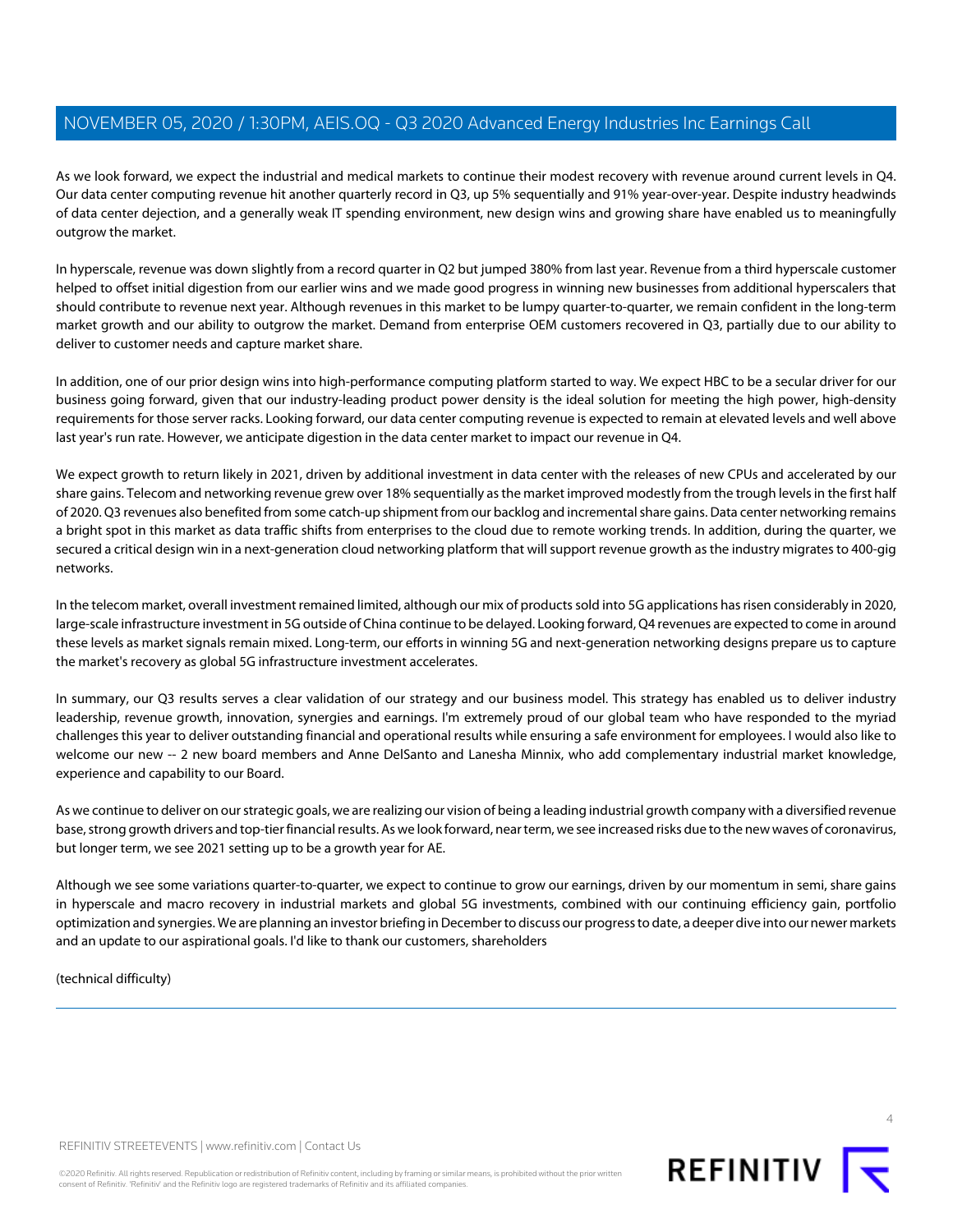### <span id="page-4-0"></span>**Paul R. Oldham** - Advanced Energy Industries, Inc. - Executive VP & CFO

Thank you, Yuval, and good morning. Before I begin, please note that all financial measures presented today will be on a non-GAAP basis, unless otherwise stated. Excluded from non-GAAP results are amortization, stock compensation, integration and transition costs, unrealized foreign exchange gains and losses and restructuring items.

This quarter, we recorded \$5.6 million of acquisition-related costs related to the Artesyn acquisition and transition. We also recorded \$3.5 million in noncash, unrealized FX losses related to long-term lease and pension liabilities. A full reconciliation from GAAP to non-GAAP measures can be found in our press release issued earlier today. As Yuval mentioned, this was an exceptional quarter as we delivered record results across a wide range of financial metrics.

Strong execution by our team to meet our customer requirements and increased demand for our products enabled revenue and EPS to surpass the high end of our guidance ranges. In addition, we achieved an annualized return on invested capital of over 25%, and our cash balance increased by over \$48 million.

Perhaps most significantly, our financial performance validates our business model and demonstrates the leverage in our operation as we execute our strategy to accelerate earnings growth. Third quarter revenue was a record \$390 million, up 15% from \$340 million last quarter and 122% from a year ago.

We saw sequentially stronger demand across all our markets and a burst of order activity at the end of the quarter that we were able to deliver to our customers' short lead time requirements. In addition, we were able to ship backlog created during early 2020 due to capacity supply constraints, reflecting roughly half of the upside to our guidance in the quarter. On a pro forma basis, including a full quarter of Artesyn revenue in prior periods, Q3 revenue grew 35% year-over-year. Excluding Artesyn, organic revenue grew 12% sequentially and 50% year-over-year to \$201 million.

Turning to revenue by market. Sales in the semiconductor in Q3 were \$167 million, up nearly 15% from a strong second quarter and up 73% year-over-year with good demand across foundry, logic and memory. Revenues were up 70% on a pro forma basis. Both semi product and service revenues were a quarterly record. Overall, we are growing faster than our peers and the overall market, with sales in both RF matches and RPS more than doubling year-over-year.

Revenue from our industrial and medical markets was \$87 million, up 23% sequentially as a result of modest market improvement and catch-up of backlog. On a pro forma basis, revenue declined 11% year-over-year as a result of ongoing general weakness in several of our industrial sectors, exacerbated by the COVID-19 crisis.

Data center computing revenue was \$88 million, up 5% from the second quarter. On a pro forma basis, sales were up 91% year-over-year, another quarterly record for the company. Hyperscale revenues declined slightly from record levels in Q2 as cloud digestion began, but was still up almost 5x from last year.

Enterprise OEM revenues grew both sequentially and year-over-year, driven by share gains and increased demand from prior design wins. Telecom and networking revenue was \$48 million, up over 18% sequentially. On a pro forma basis, revenues were nearly flat year-over-year. Non-GAAP gross margin for the quarter increased by over 100 basis points sequentially to 39.8%. Margins benefited primarily from better fixed cost absorption on higher volume, partially offset by increased other cost of sales following a favorable quarter in Q2.

Importantly, we are beginning to see the benefits of our synergy actions, including portfolio optimization and cost improvements shine through as volumes increase, validating our business model. Although gross margin is expected to decline slightly on lower volume in the coming quarters, we continue to make great progress on our goal to improve sustainable gross margins to greater than 40% as we complete our synergy and consolidation plans over the next year. Non-GAAP operating expenses were \$78.9 million, up \$1.1 million from last quarter, primarily due to ongoing investment in strategic R&D programs and innovation.

Expense as a percentage of sales decreased by over 250 basis points versus Q2 to just over 20% of revenue and in the top quartile of our peers. Overall, we achieved 19.5% operating margin, reflecting 45% incremental margins or operating leverage from last quarter. As a result, non-GAAP



©2020 Refinitiv. All rights reserved. Republication or redistribution of Refinitiv content, including by framing or similar means, is prohibited without the prior written consent of Refinitiv. 'Refinitiv' and the Refinitiv logo are registered trademarks of Refinitiv and its affiliated companies.

5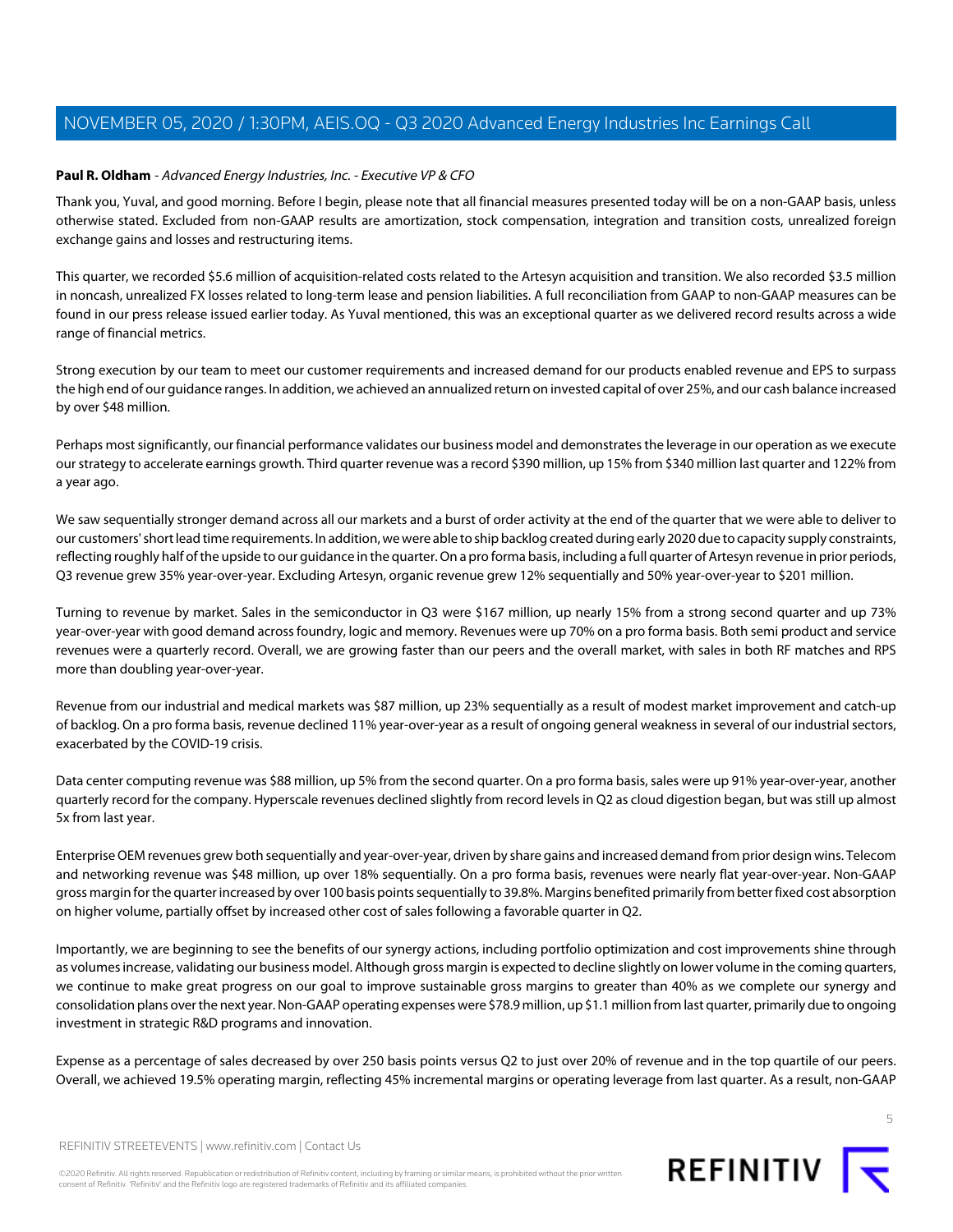operating income improved to \$76 million, up 41% sequentially and another record for the company. Non-GAAP other expense was \$2.4 million, including \$1.1 million of interest expense. We expect total other expense to be in the \$1.5 to \$2 million range going forward. Our non-GAAP tax expense was \$9.8 million or 13.3%, primarily as a result of favorable mix of foreign earnings and the integration of Artesyn into our tax structure on a year-to-date basis. Looking forward, we now expect the GAAP and non-GAAP tax rate to be in the 15% range.

Non-GAAP earnings for the quarter were a record \$1.66 per share, up 41% from \$1.18 last quarter on higher revenue margins. Earnings per share was up over 200% from \$0.54, 1 year ago, demonstrating our goal of accelerating earnings growth. The Artesyn acquisition contributed meaningfully to our financial results. To date, we have achieved annualized synergies of over \$30 million and earnings accretion over the past 4 quarters of over \$1 per share. In addition to achieving our Phase 1 synergy targets ahead of schedule, we continue to find new opportunities for efficiency improvement as we integrate into a combined functional organization. Phase 2 of our synergy plan is well on its way, and we remain confident in meeting or exceeding our long-term targets of over \$40 million of annualized synergies and over \$1.50 per share in annual EPS accretion.

Turning now to the balance sheet. We ended the quarter with cash and marketable securities of \$431.6 million, up \$48 million from Q2. Receivables increased slightly on higher sales. The DSO improved 7 days to 55 days on fairly linear shipments during the quarter. Inventory decreased by \$3 million and turns were 3.7x. Payables were \$159 million, representing 61 days of DPO. Total days of net working capital were 93, down 4 days from last quarter.

The business continues to deliver excellent cash generation. Operating cash flow from continuing operations was \$67.5 million, our highest level ever. Free cash flow from continuing operations was \$56 million in Q3 and year-to-date free cash flow was \$110 million. Capital expenditures for the quarter were \$11.8 million, and depreciation was \$7.2 million. The higher than normal CapEx in this quarter was due to a onetime investment in facilities to support expanded capacity in our Philippine operation.

Overall, we expect capital expenditures to remain about 2% to 3% of sales in line with historical levels for Advanced Energy. During the quarter, we repaid \$4.4 million of principal amortization on our debt, ending with total bank debt of \$326.3 million. Our trailing 12-month gross debt leverage decreased to 1.34x, well within our target range of 1 to 2x. During the quarter, we also repurchased approximately \$4.3 million of stock at an average price of \$59.70 per share.

Now let me turn to guidance. Overall, in the fourth quarter, we expect demand to continue to be solid across our vertical markets. We expect semiconductor revenues to remain strong, with second half of 2020 growing 15% to 20% above first half levels. Revenue for data center computing applications is expected to be lower in Q4 as we see overall market and customer-specific digestion, following several strong quarters and share gains. We expect demand and revenue in industrial and medical and telecom markets to remain relatively stable.

Factoring in the limited visibility and ongoing operating and macroeconomic risks related to COVID, we are guiding Q4 at \$360 million, plus or minus \$20 million. Based on anticipated volume, mix and ongoing COVID-related costs, we expect non-GAAP gross margins to be in the 38% to 39% range. Operating expenses are expected to be about flat. As a result, we expect non-GAAP earnings to be \$1.30 per share, plus or minus \$0.20.

In summary, we expect that 2020 will be a very strong year for Advanced Energy, as we have grown both organically and achieved our integration and financial performance goals related to the Artesyn acquisition ahead of schedule. Based on the midpoint of our guidance, second half 2020 revenue growth would be nearly 15% over first half of 2020, and full year revenue would be up 17% from 2019 on a pro forma basis. Earnings per share would be up 42% from the first half and more than double for the full year, demonstrating our goal of accelerated earnings growth.

In addition, our financial performance in the third quarter illustrates that our long-term financial targets of over 40% gross margins, and over 20% operating margins are achievable. Our strategy of being a pure-play power provider to industrial growth markets is enabling key competitive advantages and our continued focus on improving our operations to drive further revenue growth and profitability. Looking forward, while timing of orders and market dynamics may drive some quarter-to-quarter variation, we believe overall demand for our products remains solid. And 2021 is setting up to be a good growth year for AE with multiple drivers across our verticals.

With that, let's take your questions. Operator?

REFINITIV STREETEVENTS | [www.refinitiv.com](https://www.refinitiv.com/) | [Contact Us](https://www.refinitiv.com/en/contact-us)

©2020 Refinitiv. All rights reserved. Republication or redistribution of Refinitiv content, including by framing or similar means, is prohibited without the prior written consent of Refinitiv. 'Refinitiv' and the Refinitiv logo are registered trademarks of Refinitiv and its affiliated companies.

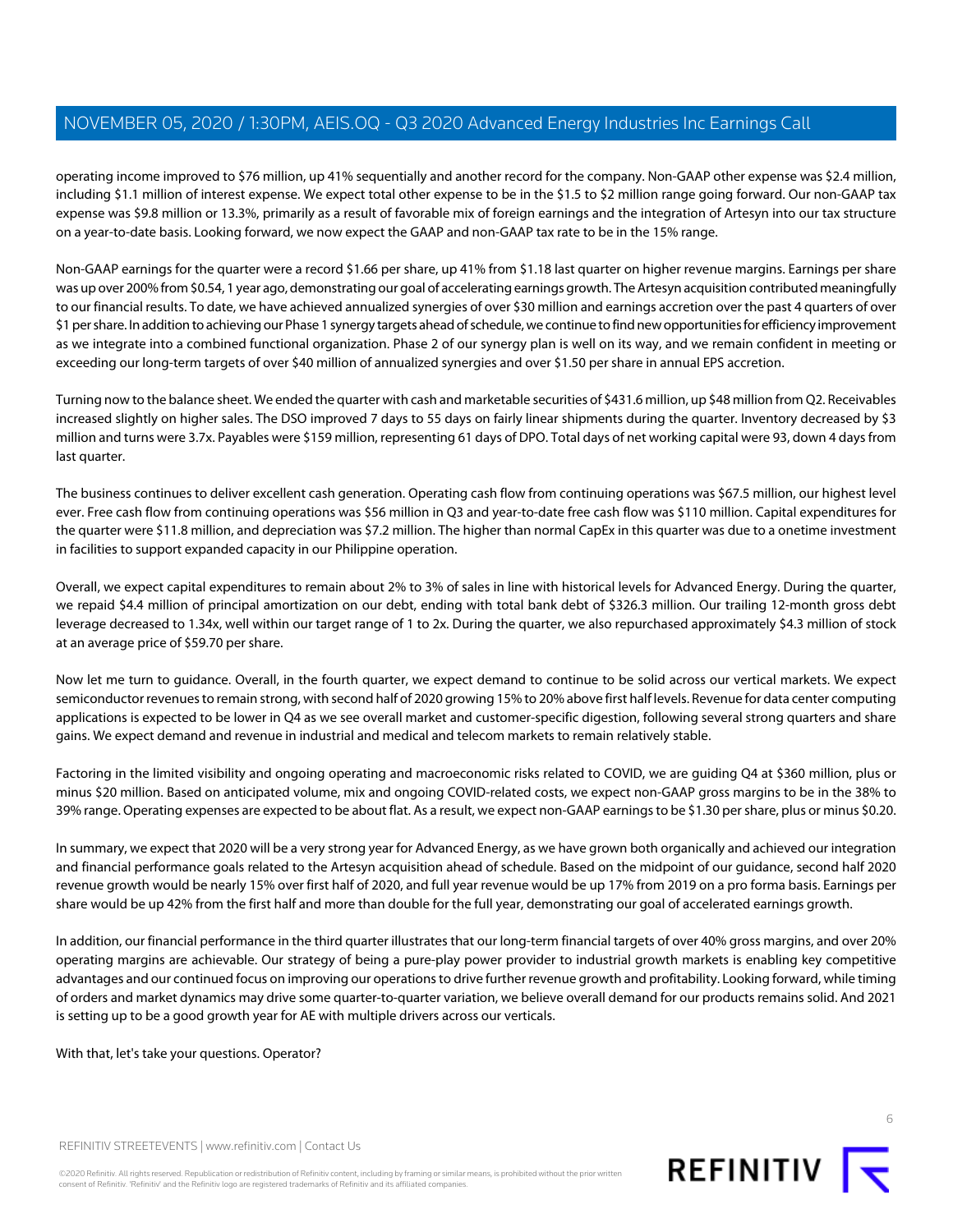# **QUESTIONS AND ANSWERS**

#### **Operator**

<span id="page-6-0"></span>(Operator Instructions) Your first question comes from the line of Scott Graham with Rosenblat Securities.

### **Scott Graham** - Rosenblatt Securities Inc., Research Division - MD & Senior Equity Industrial Technology Analyst

So I have a couple. Could you evolve -- talk a little bit more about the high-performance computing and calling that a secular driver, this is a ramp of a win/how -- even if you could just give us some type of parameter for how big that is within data center computing and I guess it's important enough where you listed it on this page. So if you can maybe give us more color on that?

### **Yuval Wasserman** - Advanced Energy Industries, Inc. - CEO, President & Director

So I think it's a trend right now as we see migration to high-performance computing, driven by increased focus on AI, aptitudinal intelligence, machine learning and more focused on edge computing. These applications are requiring significant amount of power, their power hogs. And we are well-positioned, and specifically in this area because of our high-efficiency of power conversion, power density and our solutions provide a competitive advantage when it comes to the actual total cost of ownership of the asset. Now I cannot comment on the size of the market. I'll ask maybe, Edwin, if you have any information about the size of this market, but it's definitely a trend that will continue to grow, and we are well positioned to benefit from this growth. Edwin?

### **Yeuk-Fai Mok** - Advanced Energy Industries, Inc. - VP of Strategic Marketing & IR

Yes. So this particular one, we won this design on enterprise OEM who has a high-performance (inaudible) platform that they are rolling out, right? But I think the whole idea is that as things move forward, there are more AI or machine learning applications being adopted and you hear from module company talk about high-performance computing as an area that will grow, right?

And as I grow, as you all suggested, those server and those systems typically come of substantially higher power, which then higher power density becomes a more critical primer as important for this. And that's an area that we believe we have an advantage. That's why we're winning this all.

### **Scott Graham** - Rosenblatt Securities Inc., Research Division - MD & Senior Equity Industrial Technology Analyst

Got it. That's very helpful. Paul, one question for you. You talked about a sort of a onetime or expected nonrecurring benefit in the third quarter to gross margin. And you said something about -- I'm sorry for missing this, that half of your upside in the quarter was due to something, end of quarter shipment or something along those lines. Could you clarify both the gross margin and all of that comment as well?

### **Paul R. Oldham** - Advanced Energy Industries, Inc. - Executive VP & CFO

Yes. Sure, Scott. So on the revenue obviously we had an outstanding quarter, even above our guidance range that we gave before. What we said on the call is about half of that upside came from catching up backlog from earlier in the year, that essentially was a result of operational supply constraints related to COVID. So that was better than we thought we could do. So we had a really good quarter, and that's why we wanted to call that out. In particular, to catch-up on that backlog. Now if you look at our backlog numbers, they were still quite strong because we were able to fill some of that in at the very end of the quarter due to the strong demand we saw.

The second comment on gross margin, what we said is the sequential improvement from last quarter was largely the result of higher volume. And what it illustrates, though, is that some of the underlying improvements we've made in portfolio, rationalization as well as cost are really shining



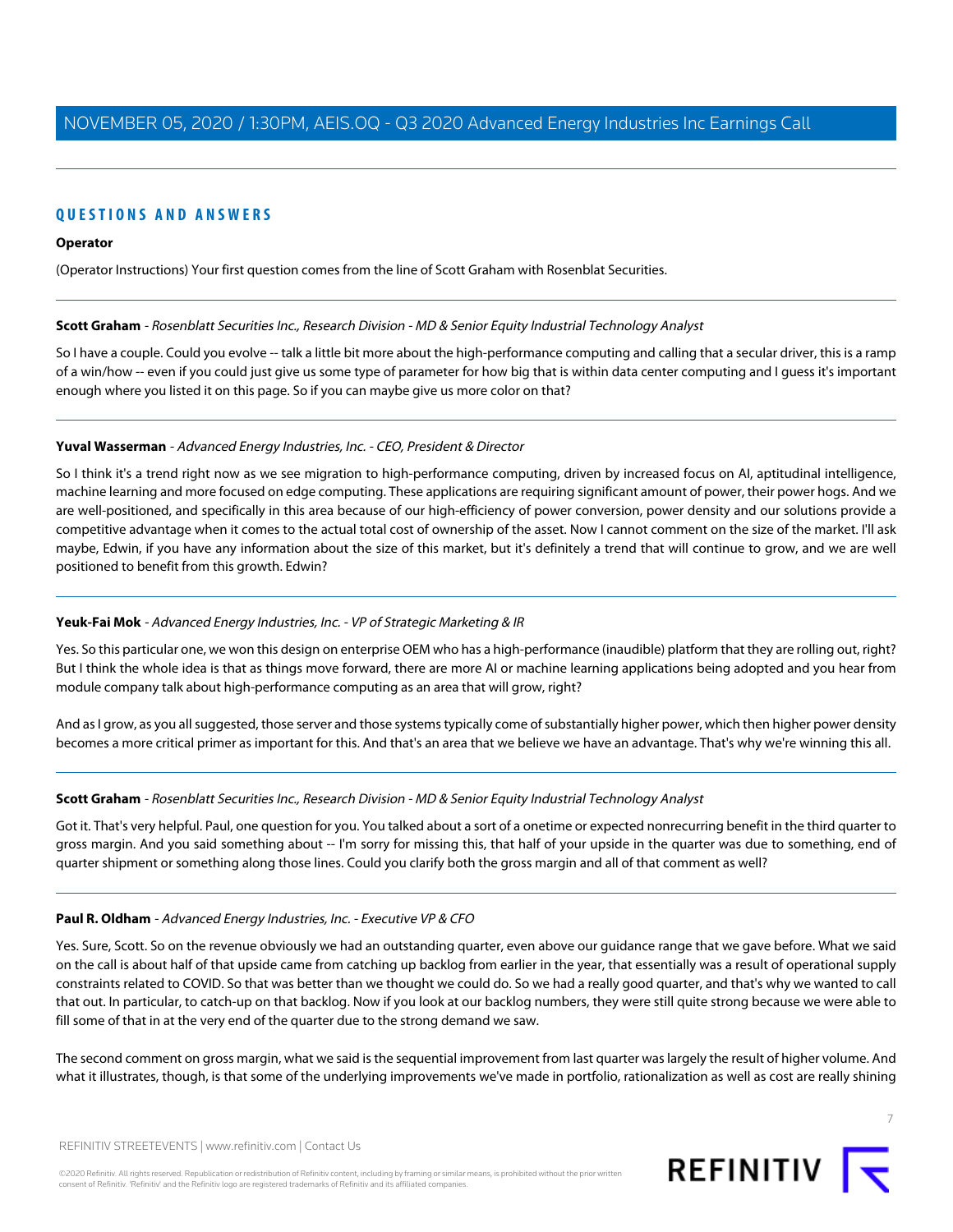through. As you saw this quarter on a non-GAAP basis, margins are almost 40%, which is close to our goal. Even though we haven't completed kind of our Phase 2 structural changes for -- around cost to sales and supply chain and some material cost savings that we think we can achieve over the next year or so.

So it wasn't really any onetime item in gross margin, it's more the benefit of volume, but we're seeing the actions we're taking underneath that really, really starting to come through, which gives us a lot of confidence about our ability to get to 40% gross margins over the long run as we see good volumes in the business.

### **Yuval Wasserman** - Advanced Energy Industries, Inc. - CEO, President & Director

One comment about the quarter is our ability to respond very quickly to changes in volume and mix, and that allows us to deliver to customers when they need it and addresses various demand in Q3.

### **Scott Graham** - Rosenblatt Securities Inc., Research Division - MD & Senior Equity Industrial Technology Analyst

Yes. One last quick one, if you don't mind. Could you just briefly talk about -- you're saying that the telecom and networking market, you're expecting that to get better. I thought you said late in '21. Is that simply a pushout of your customers of their 5G spending? Is that what that is tied to that comment?

### **Yuval Wasserman** - Advanced Energy Industries, Inc. - CEO, President & Director

I think we said later in 2021, not late in '21. We basically -- basically talking about data center computing, will recover in late in 2021. Telecom networking, we came from a trough, and we see some recovery, although because of the geopolitical situation, and delay in some investments in 5G infrastructure, we see some pushout into next year.

However, we are very excited about 5G. And to make sure that people don't misunderstand us, 5G drives growth in all of our verticals, not only in telecom network and the networking. Telecom networking at the 5G products we sell in telecom networking go to the base stations and the radio towers. However, 5G in general drives increase in semiconductor devices, which drive increase in the need for semiconductor processing tools. It accelerates the migration to Industrial 4.0, that also increased the need for some of our advanced solutions for medical, for industrial, for automation, et cetera. So we are extremely excited about 5G. And we believe that the world is just the beginning of the adoption of 5G, and that will continue to drive secular growth for us for all of our verticals, not only the power supplies that go into the infrastructure.

### <span id="page-7-0"></span>**Operator**

Your next question comes from the line of Paretosh Misra with Berenberg.

### **Paretosh Misra** - Joh. Berenberg, Gossler & Co. KG, Research Division - Analyst

Great. What is the medical component? How much is that within the industrial and medical business? And how are you looking for growth potential add for the medical part of that business?

### **Paul R. Oldham** - Advanced Energy Industries, Inc. - Executive VP & CFO

Yes. Overall, we said last quarter that our medical is about \$75 million, and it's been growing. This is an area we're excited about. If you go back 3 or 4 years ago, we had virtually no presence in this market, and we've been able to grow that both through products we've acquired and organic growth. So it's an area that we see of growth going forward.



**REFINITIV**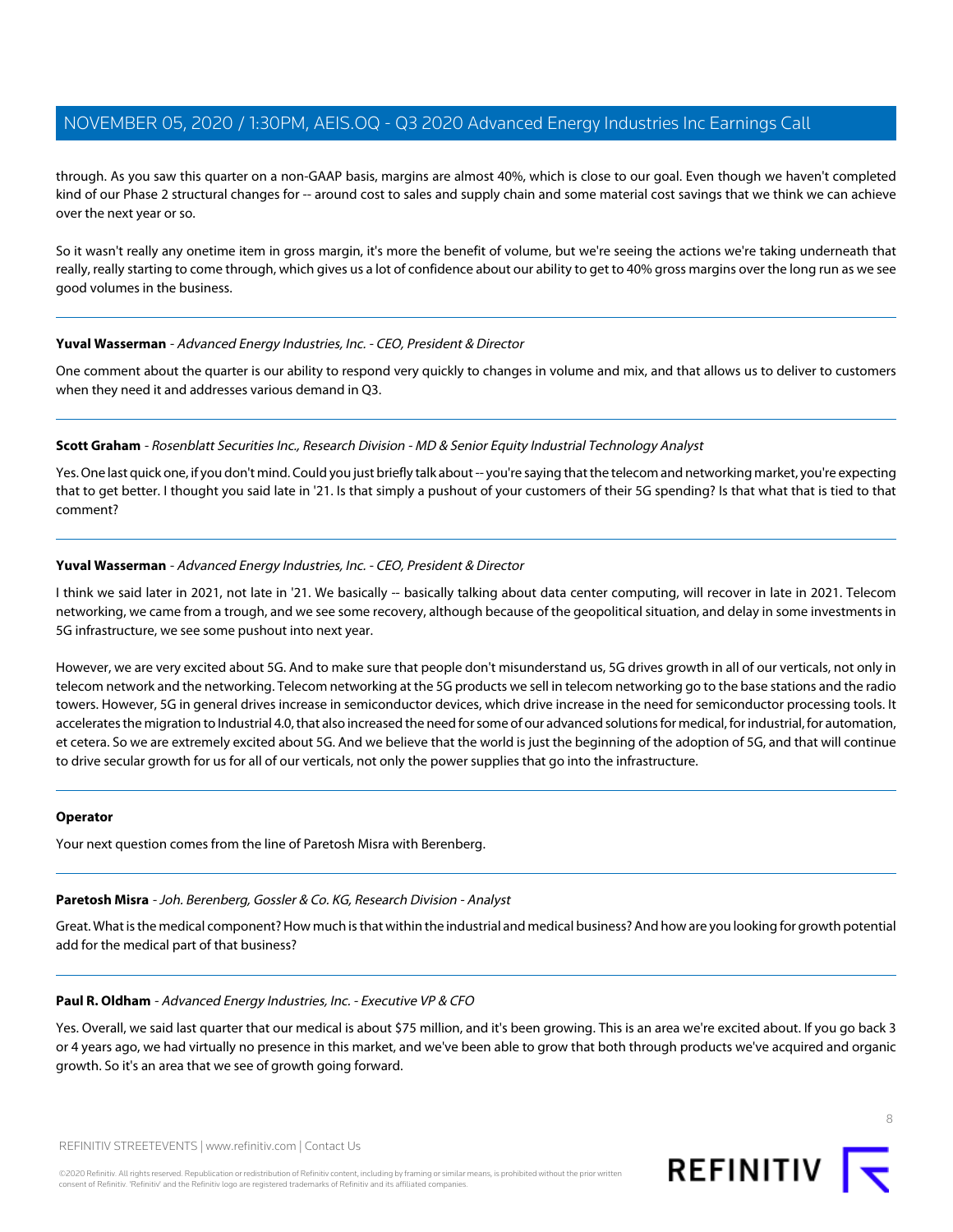### **Yuval Wasserman** - Advanced Energy Industries, Inc. - CEO, President & Director

And the growth phase, driven both by, I would say, short-term need, a burst of need for critical care applications like ventilators, and also some life science equipment that goes into a gene sequencing, vaccine development and testing.

Long term, we expect to see a continuation of the growth coming from the noncritical applications. And we mentioned just a few examples, and we became a social supplier for a blood analyzer and additional applications that go to diagnostic, imaging and also therapeutic applications.

### **Paretosh Misra** - Joh. Berenberg, Gossler & Co. KG, Research Division - Analyst

Interesting. And then within the industrial part of that business, are there any specific end markets that you think have been a drag on growth? And any thoughts on when those slower growing or not growing end markets might recover?

### **Yuval Wasserman** - Advanced Energy Industries, Inc. - CEO, President & Director

So the beauty about the industrial market, the non-medical part, right, the industrial market, it's highly diversified. And that's the exciting thing about it because if you look at every application in the world, they could be lumpy and they could have cycles of investment because these are capital investments. So in this specific market, we see growth coming from a consumer electronic product coking, and these are a tribological coking or optical coking. We see increasing need for automation and motion control. And again, very broad. And I -- you should expect to see that product mix, market mix and application mix changes dynamically. But in aggregate, we expect to see this part of our business continues to grow at GDP plus.

### **Paretosh Misra** - Joh. Berenberg, Gossler & Co. KG, Research Division - Analyst

Understood. And maybe if I could ask just last quick one for Paul. And just on your balance sheet and capital allocation philosophy, given where you ended up at the end of this quarter. Just any thoughts on how are you looking to deploy cash in the quarters ahead.

### **Paul R. Oldham** - Advanced Energy Industries, Inc. - Executive VP & CFO

Yes. Clearly, our primary goal in cash deployment is to continue to grow the company. We've stated that, broadly speaking, we'd like to deploy roughly 70% of our capital to smart M&A to continue to build out our strategy as a pure-play power provider. And the balance we would look at as available to return to shareholders. We've done that historically and continue to do that through an opportunistic share repurchase program. It doesn't mean we're buying every quarter, but we're looking for opportunities that make sense to be in the market. And we did buy additional shares this quarter, as you saw stock dipped away with -- and to pick up a few shares. I think year-to-date, we've purchased something like \$12 million or \$13 million of stock through the first 3 quarters of this year. And that will vary by year, but that's our goal is roughly 70-30 split.

### <span id="page-8-0"></span>**Operator**

Next question comes from the line of Quinn Bolton with Needham & Company.

### **Quinn Bolton** - Needham & Company, LLC, Research Division - Senior Analyst

Congratulations on the results. I wanted to just come back to the semiconductor business and your comments about growing faster than peers. I think MKS talked about growing its power business over 100%, both in the quarter and I think year-to-date, which sounds perhaps faster than your overall semiconductor business. So wondering if you might be looking at apples and oranges here? Or just can you clarify your comments about your belief you're growing faster than peers? And then I've got a couple of follow-ups.

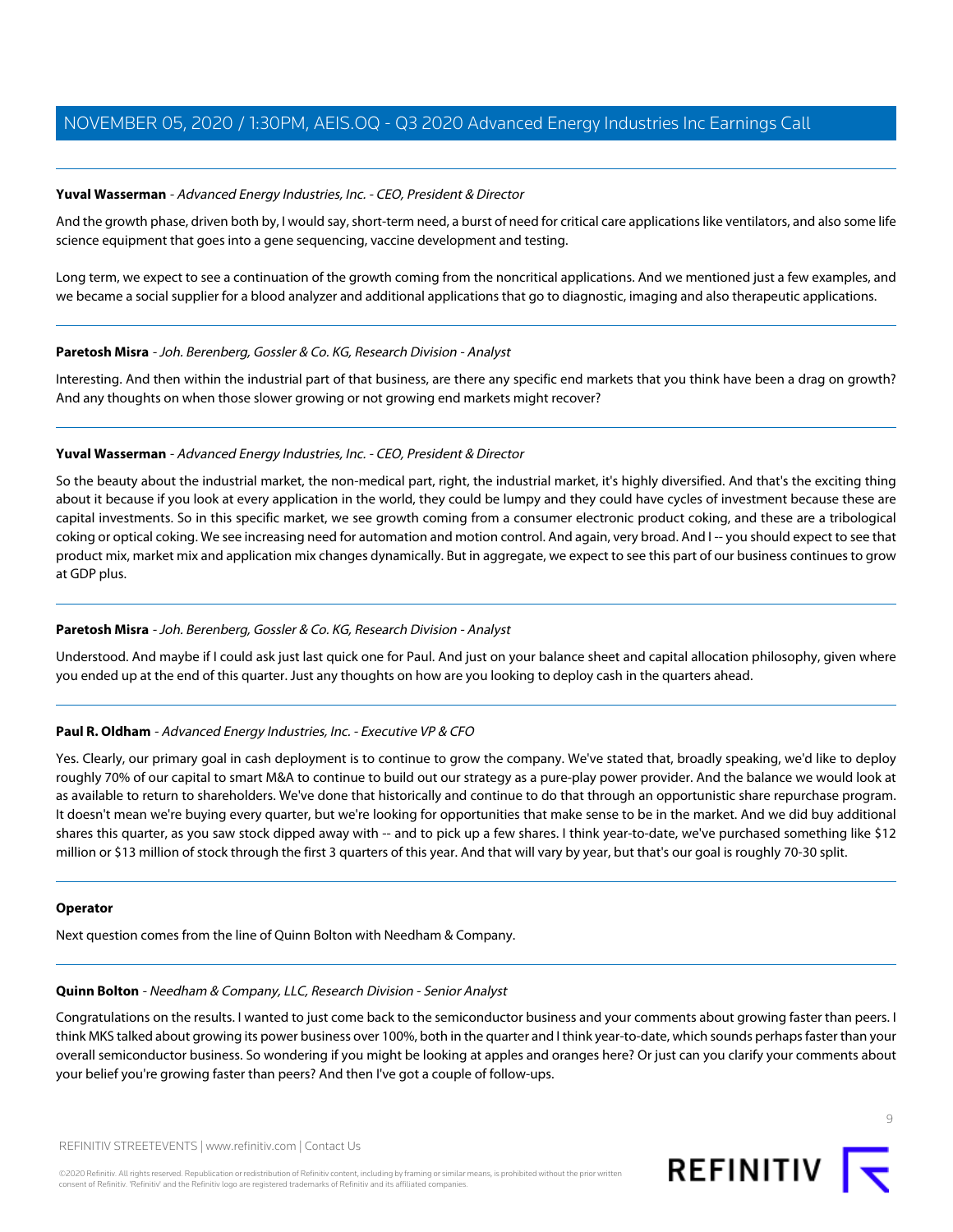### **Yuval Wasserman** - Advanced Energy Industries, Inc. - CEO, President & Director

Sure. Thank you for the question, Quinn. I think you're not looking at apples-to-apples. I think you need to really take a deep dive and look at the definition of power. Now if you look at growth, I'm saying right now, categorically, categorically, we are growing faster than MKS. Q3 year-over-year, year-to-date, half -- second half versus first half and year-over-year.

And we'll be able to talk to you later, but show you some numbers. So we are growing faster than MKS in every category of growth comparison you look at. I don't know how they define power. The area that we compete with them categorically, we're growing more than they do, and we're gaining market share that drives that growth.

### **Quinn Bolton** - Needham & Company, LLC, Research Division - Senior Analyst

Okay. Paul, second question for you. You talked about catching up on backlog built earlier this year due to COVID supply constraints and for half of the upside in the third quarter. As you come into the fourth quarter, do you expect to catch up on additional demand? Or do you think with the third quarter upside, you're largely back now and all of that catch-up is behind you?

### **Paul R. Oldham** - Advanced Energy Industries, Inc. - Executive VP & CFO

I think we're largely caught up from things that were delayed due to the supplier constraints and some of our operational challenges, particularly out of the Philippines. And most of that came out of the I&M and telecom side for embedded power type products. So we think we're largely caught up. Having said that, we continue to have a very strong backlog position because we continue to see good demand across our other markets. So we think that, that helps the quarter certainly. But we wouldn't expect to see that catch-up or a big backlog drawdown necessarily as we look forward.

### <span id="page-9-0"></span>**Operator**

And your next question comes from Mehdi Hosseini with Susquehanna.

### **Mehdi Hosseini** - Susquehanna Financial Group, LLLP, Research Division - Senior Analyst

Yes. I have a couple of follow-ups. And one as a follow-up to Quinn's question. I think it would be very helpful if you could give us an update on how you're increasing market share or presence in Japan, especially as it relates to semi cap. And I have a few follow-ups.

### **Yuval Wasserman** - Advanced Energy Industries, Inc. - CEO, President & Director

Well, maybe obviously we need to be very careful, very careful about customer information and our business size and activities of customers sites. We are definitely gaining share in Asia, including Japan and the areas that we are gaining share are related to etch and deposition. We see dramatic growth in general in our RF matching technology. And as you know, RF matching is sort of the glue between the power supply and the process. And it's an area that is extremely critical, especially as multiple frequencies are being used to drive advanced processes. We are the leader in technology in RF matching and our RF matches continue to be adopted across the board as an enabler for next-generation technology.

And that's the reason, if you go back to our prepared remarks, you can look at the growth rate we exhibit in the RF matching area, which is a phenomenal. Another area that we openly talked about is key to our strategy in semi first is remote plasma source technology. And our remote plasma source product line continued to grow significantly, and we expect the business to continue to generate incremental revenue for the future as we continue to gain share, both in Asia and also in other locations around the world. I hope that answered your question, Mehdi.



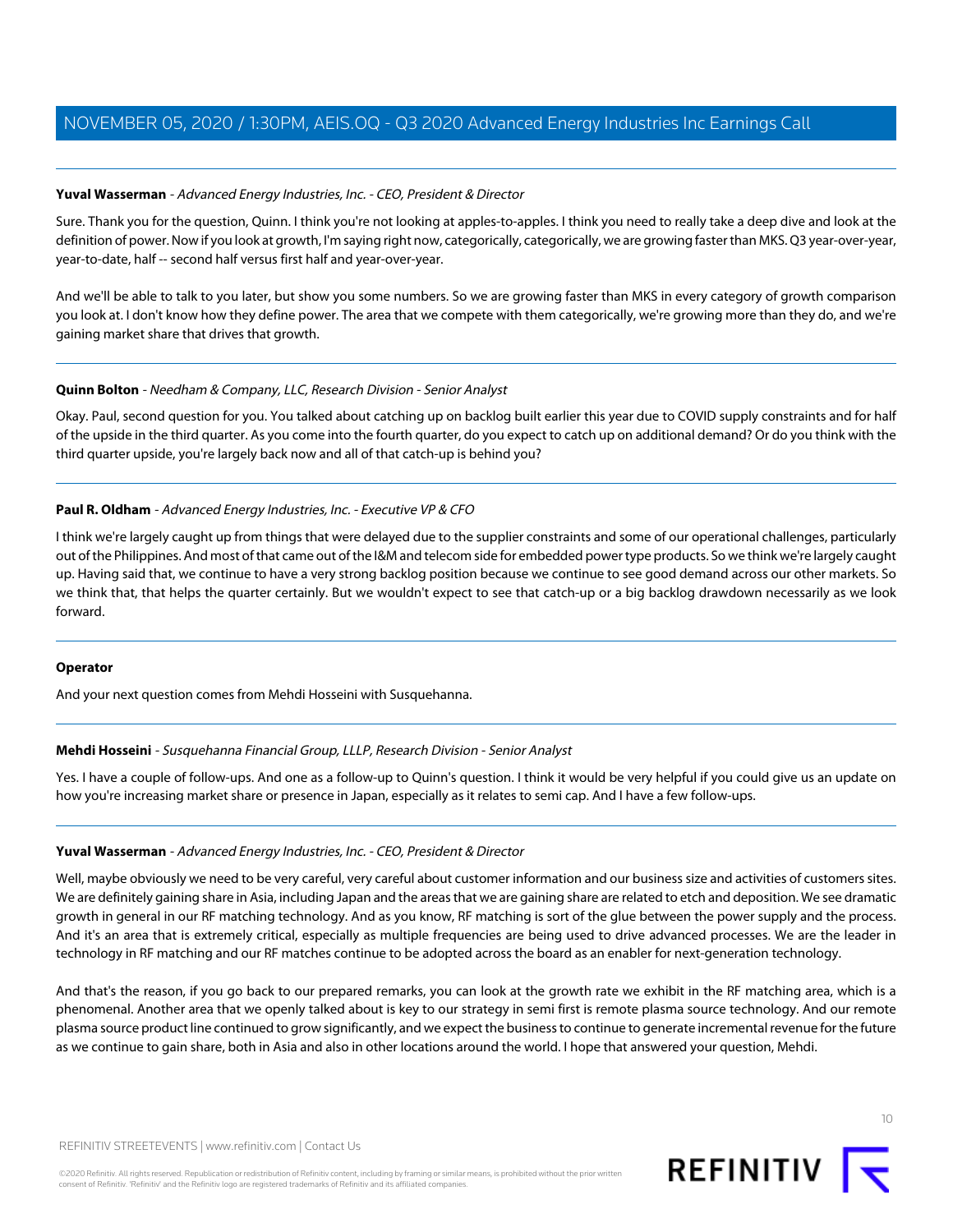### **Mehdi Hosseini** - Susquehanna Financial Group, LLLP, Research Division - Senior Analyst

Absolutely. And I want to go back to some of your targets. You have highlighted consistently your desired goal of exceeding revenue target of \$1.5 billion and cash EPS of \$650 million. Your Q3 results despite the onetime adjustment to backlog from earlier this year, puts you above that run rate. And as you look into the future -- and I understand you're going to provide us an update on December 14, but as you look into the future, do you think that you're going to continue to exceed your targets organically? Or is this going to be a mix of organic growth and selective and opportunistic acquisition?

### **Paul R. Oldham** - Advanced Energy Industries, Inc. - Executive VP & CFO

Yes. Those long-term targets that we talked about, Mehdi, do not include acquisitions. So that's our organic growth targets. To the degree we get additional acquisitions, we would see that as incremental to achieving those numbers. So obviously we're pleased with the progress we've made to date. I think we're ahead of schedule. And at the same time, there's more to do.

Certainly, around -- I'll say, the structural part of gross margin improvement. And we've always talked about Phase 2. It's well underway, and we expect to make really good progress on over the next year, which will continue to supplement our efforts to improve gross margin. But I think the encouraging thing or exciting thing for us is that with these higher volumes and the changes we've already made, you can see kind of a glimpse of the future. I mean we're approaching those numbers right before we've completed all the opportunities to drive improvements in the business.

### **Yuval Wasserman** - Advanced Energy Industries, Inc. - CEO, President & Director

Right, Mehdi, to maybe reemphasize 2 points here. Q3 is kind of a peak into the future, even before we completed all these synergies that will be realized in the integration of Artesyn and future synergies that will come after that. In addition to that, to the point that Paul made, we remain acquisitive. And the plan that we basically described to you when we put together our aspirational goals does not include acquisitions.

### **Mehdi Hosseini** - Susquehanna Financial Group, LLLP, Research Division - Senior Analyst

I just want to highlight that now, just one more -- one quick question regarding the momentum. You talked about how you see the different business units trending. But do you -- you can answer qualitatively or quantitatively, was your book-to-bill above 1.0, is it in Q3?

### **Paul R. Oldham** - Advanced Energy Industries, Inc. - Executive VP & CFO

Yes. It's a tough question to answer because, as you know, our book-to-bill, we don't really have a book since a lot of our products, especially in semi, and to some degree, even the embedded power they're pulled. There's no order for them. They just get pulled from a jit, den or from a hub right, but on balance, I would say we feel our -- outside of maybe the catch-up in backlog. Certainly, our book-to-bill is at least 1.0 higher.

### **Yuval Wasserman** - Advanced Energy Industries, Inc. - CEO, President & Director

And again, Mehdi...

### **Paul R. Oldham** - Advanced Energy Industries, Inc. - Executive VP & CFO

Qualitative, qualitatively.

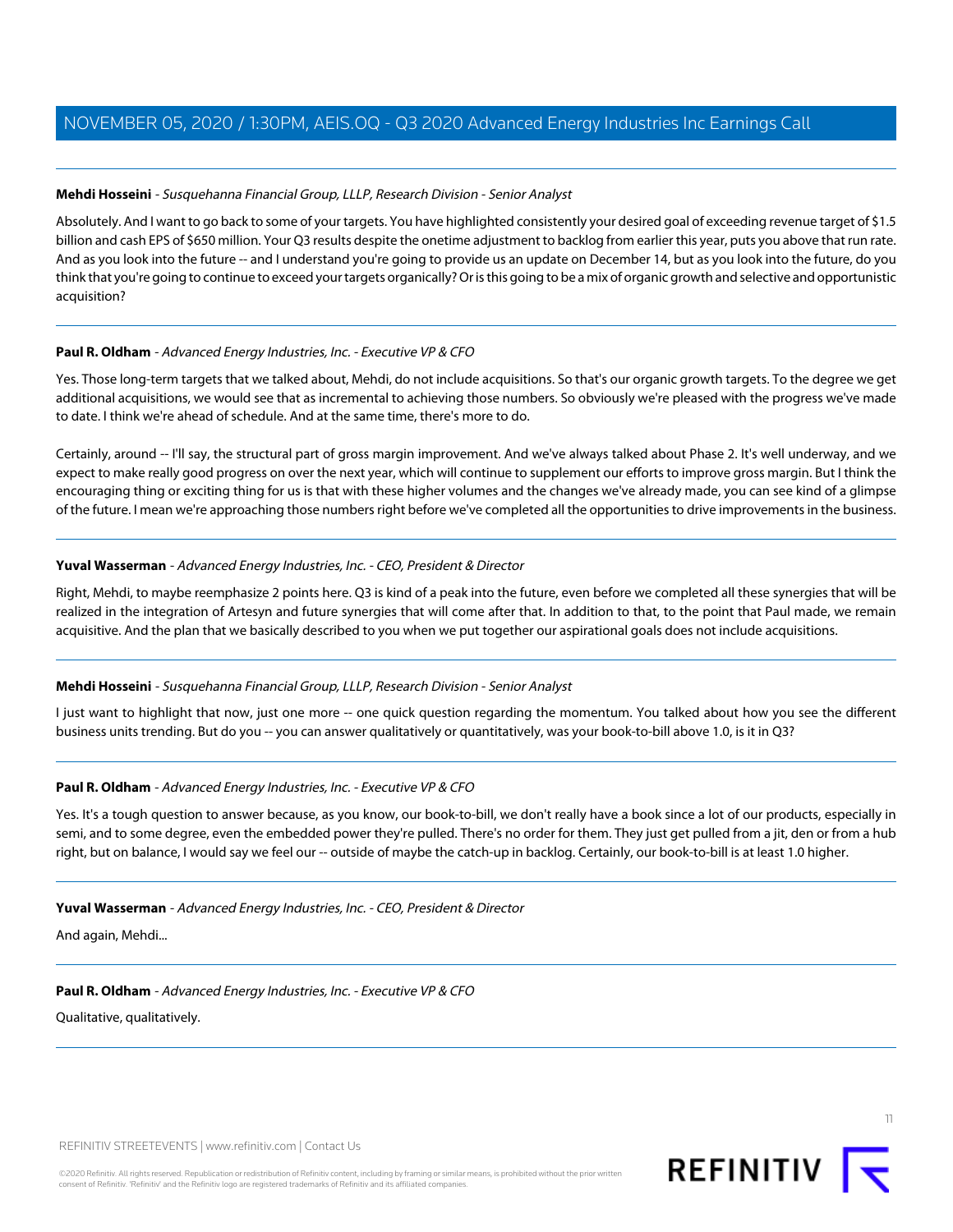### **Yuval Wasserman** - Advanced Energy Industries, Inc. - CEO, President & Director

Right. And Mehdi, as you know, significant portion of our business is based on long-term purchasing agreements. And not purchase orders that are being placed every week or every day. So these are long term, and it's a demand flow of technology, our customers pull our products from hubs when they need them.

### **Operator**

<span id="page-11-0"></span>Your next question is from Tom Diffely with D.A. Davidson.

### **Thomas Robert Diffely** - D.A. Davidson & Co., Research Division - MD & Senior Research Analyst

Yuval, I was hoping you could talk a little bit more about the cross-selling opportunities. It sounds like you've had a little success now. And if you could highlight where that's coming from and what's the opportunity is, that would be great.

### **Yuval Wasserman** - Advanced Energy Industries, Inc. - CEO, President & Director

Thank you, Tom. Yes, cross-selling, as we mentioned earlier in previous quarters, started to realize itself faster than we predicted. And we see an increase in number of applications that we can serve with our embedded power products, and we have launched a unique product called IHP at SEMICON West that goes into multiple platforms in the semi industry and in this case, Tom, it's auxillary power, it's not process power.

Now it doesn't, mean that it's not important. These power supplies, if they do not operate, then the whole machine doesn't move. So these are really important power supplies with unique capabilities that serve the global platform, not only inside the fab, but also outside of the fab in the back end of the process, testing and packaging.

So this is an area that we continue to drive in semi, but we also see additional growth coming to industrial applications as we start moving products from different product lines that basically belong to either native AE or native Artesyn. We're now cross-selling them to different markets. So it's an area of significant potential incremental growth and drives a lot of excitement. What we bring to the table in some of these applications, our global footprint, our global manufacturing capabilities and support infrastructure around the world with our high-density and high-efficiency of conversion plays well into those who start looking into efficiency of power and performance locally around the world. So we're very excited about that. And we view that as one of the no -- revenue synergies associated with the recent acquisition.

### **Thomas Robert Diffely** - D.A. Davidson & Co., Research Division - MD & Senior Research Analyst

Okay. Are these situations where you have to catch the product release cycle, so it takes a few years before this gets fully integrated into the opportunity?

### **Yuval Wasserman** - Advanced Energy Industries, Inc. - CEO, President & Director

Well, in some of these cases, I would say, yes, it's similar design cycle. However, we had a few cases when we were asked to step in and help a customer to displace an incumbent that could not perform. An incumbent that could not perform either because of COVID-19 or could not perform because of issues related to their operational supply chain, at that point, our resiliency allows us to very quickly derivatize products to our customers' needs and will come back with a plug-and-play solution to help our customers.

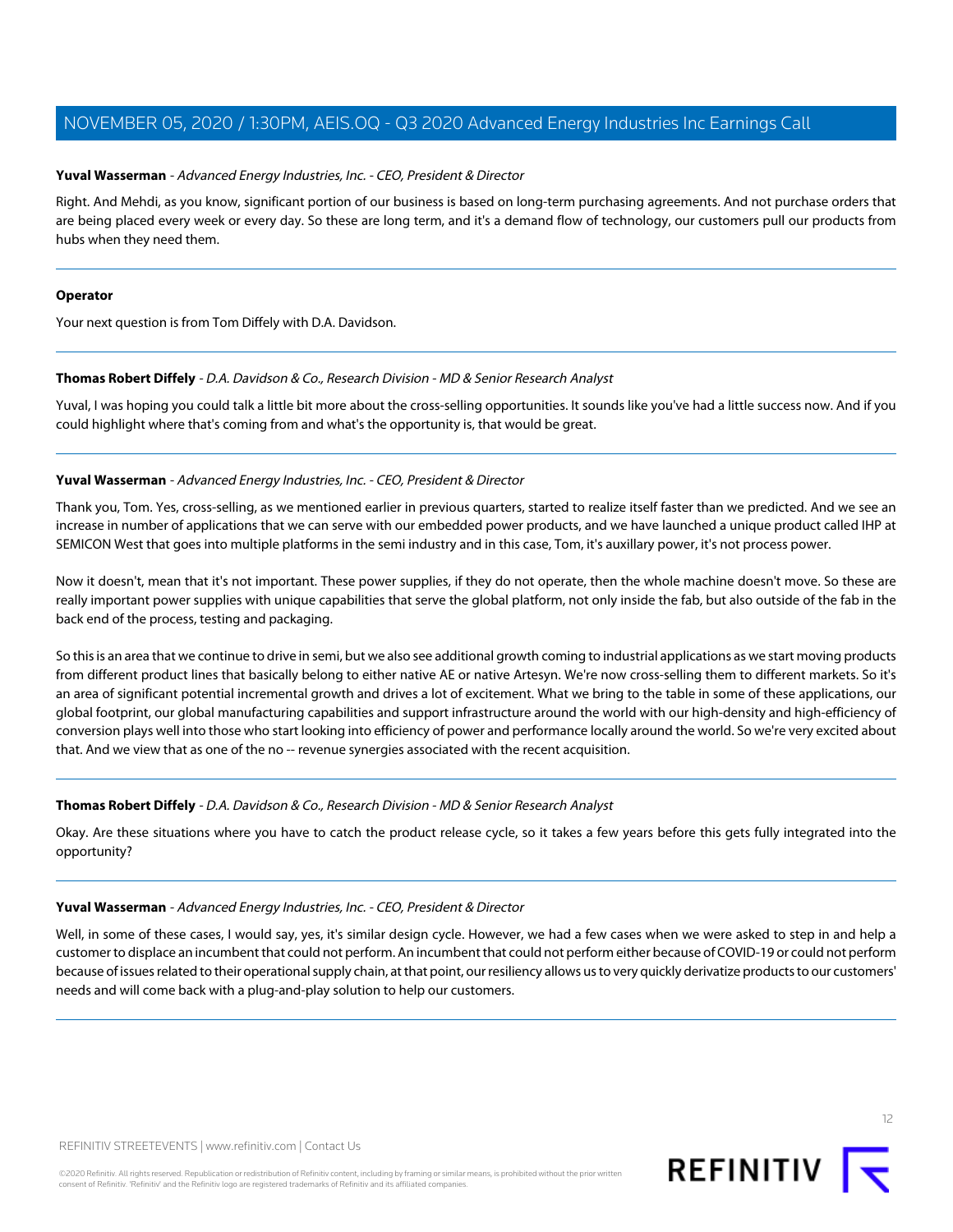### **Thomas Robert Diffely** - D.A. Davidson & Co., Research Division - MD & Senior Research Analyst

Great. Okay. And then as a follow-up, Paul, I'm wondering on the capacity side of your business, with a couple of segments reaching record levels, do you have the capacity to already handle, call it, a double-digit growth in Semicap next year or adding a couple of new hyperscale customers? Or would you have to add capacity?

### **Paul R. Oldham** - Advanced Energy Industries, Inc. - Executive VP & CFO

No. It's a good question, Tom. We believe we do have capacity to things that have constrained us this year have been, I'll say, COVID-related restraints, just the ability to get people into the factories. As well as supplier constraints. And that's been the challenge. We certainly have physical capacity to continue to grow both in semi and data center across the board.

### **Yuval Wasserman** - Advanced Energy Industries, Inc. - CEO, President & Director

Yes. It's a great question, Tom. We expect our industry to continue to have -- to continue to grow, but we may see quarter-to-quarter variations driven by our customers' demand profile. So we have designed a plan for managing bursts. And we have the capacity, we have the test equipment, we have the fixed cost in place already and variable costs will vary with the volume. So we expect not only to be able to address the capacity increase, but also to do it in a very efficient way financially.

### **Operator**

<span id="page-12-0"></span>Your next question is from Pavel Molchanov with Raymond James.

### **Pavel S. Molchanov** - Raymond James & Associates, Inc., Research Division - Energy Analyst

Obviously the election results are still a little fluid by let's assume for the sake of argument that there will be a change in administration. And in that context, a different approach to trade with China specifically. What impact, if any, would the ending of the trade war have on your business?

### **Paul R. Oldham** - Advanced Energy Industries, Inc. - Executive VP & CFO

It's a good question, Pavel. Obviously that's -- it's a difficult one to answer because there's a lot of dynamics. But look, broadly, I think the effects of the trade and tariff for so far have had not a lot of effect on our business directly. Because we have a global footprint, we are global customers, we haven't seen a big impact.

Speculatively, with a change in trade policies, improved overall economic growth and trade in that regard. And I think that's probably good broadly for the economies in general and for our industry probably as well.

### **Yuval Wasserman** - Advanced Energy Industries, Inc. - CEO, President & Director

Yes. Our global footprint, Pavel, allows us to deliver to our customers globally and manufacture close to where our customers are. So in that sense, we haven't seen dramatic impact thus far on our business with restrictions. And for that reason, we expect to see -- unless there is an increase in geopolitical landscape that will increase GDP across the board, which will benefit us, we don't expect to see dramatic changes.

### **Pavel S. Molchanov** - Raymond James & Associates, Inc., Research Division - Energy Analyst

Understood. Let me turn to the service revenue. In a certain sense, you're kind of a victim of your own success. You have so much product sales now that service as a slice of the revenue mix is now less than 10%. I know you've talked in the past about kind of building up your recurring revenue

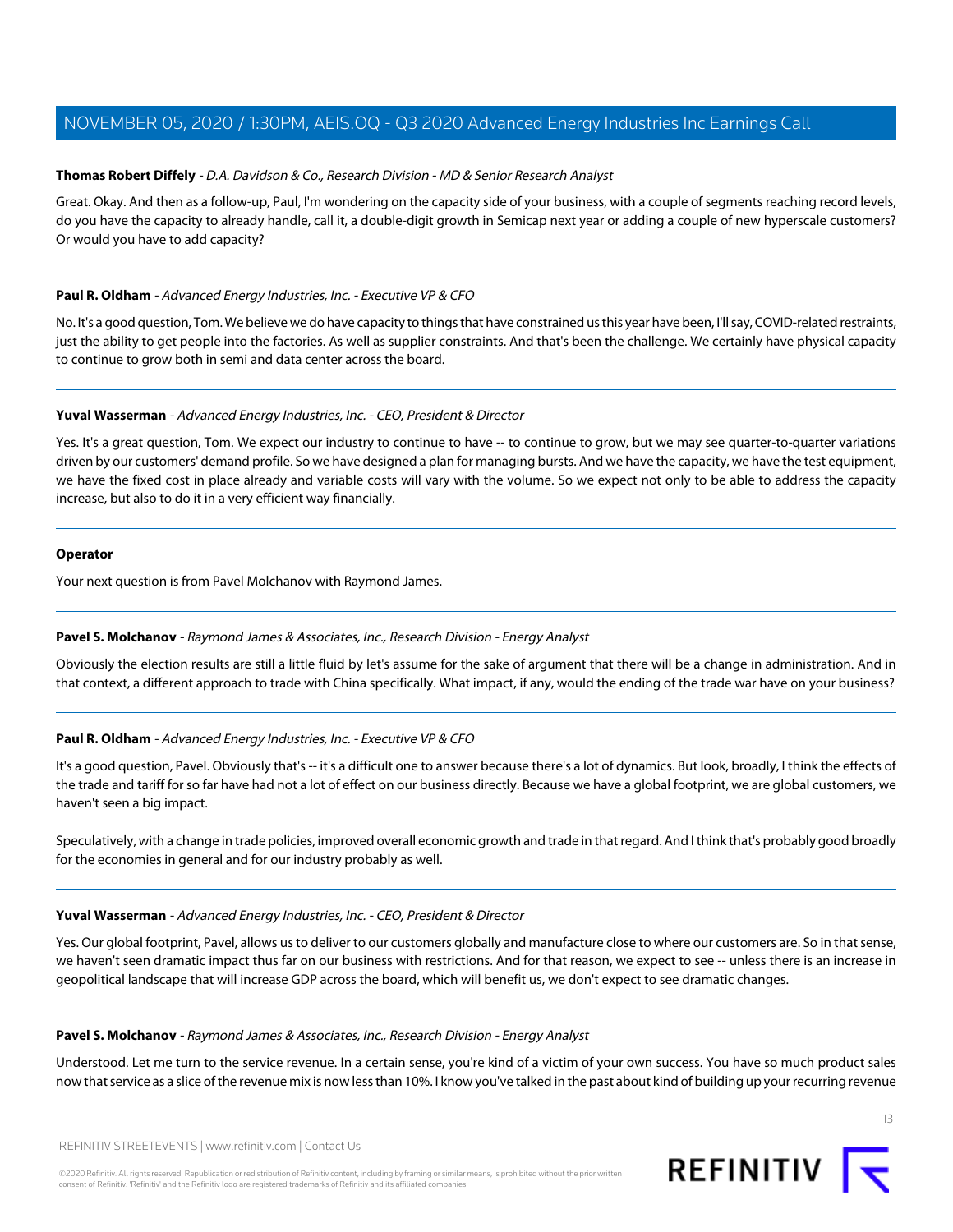stream. And in that context, is that something that would be relevant to vis-à-vis M&A, acquiring any kinds of service or perhaps software businesses if that's relevant to create or...

### **Yuval Wasserman** - Advanced Energy Industries, Inc. - CEO, President & Director

Yes. So Pavel, let me make a comment and maybe clarify something for you relative to the comment you made about our declining service as a percent of total revenue. Significant portion of our service revenue comes from our process power business from what we call the advanced power or native AE, if you may.

And the reason for that these are extremely sophisticated and extremely expensive products. And when they need treatment or repair or calibration, normally, they're being shipped back to us to our labs around the world, and we take care of them and ship them back to our customers because the value of the asset is so high.

In the embedded power business that came through the acquisition, many of these power supplies are not being repaired when they fail, they're being replaced. So it doesn't generate service revenue, which generates product revenue. And it's just a matter of category. Our native service business continues to grow with our installed base, and we expect the business to continue to grow, and we accelerate the growth of this business by offering service products like upgrades, retrofits, refurbishments, et cetera. So that will continue to grow, but the decline in percentage of sales total revenue is a result of the product mix.

Now going to the outlook. We launched our power insight offering. We're making an investment and progress in providing software products to our customers that are adjacent to our core products and provide our customers with unique capabilities like big data analytics, predictive maintenance and process diagnostics. That will continue, and our aim is to continue to grow this business and to offer that, these software products to the market first, in semi, but later in industrial and telecom networking as well.

### <span id="page-13-0"></span>**Operator**

And your next question is from Krish Sankar with Cowen and Company.

### **Krish Sankar** - Cowen and Company, LLC, Research Division - MD & Senior Research Analyst

I had two of them. First one, Yuval, when I look at your semi cap revenues or shipments compared with your peers and contrasted to your customers like Lam, it clearly looks like your growth rate is much higher than theirs. And I understand that your customers are also building some buffer inventory because of COVID, but do you worry that at some point next year, this should normalize and your semi cap growth rate could slow down, especially as your shipments catch up with your customers?

### **Yuval Wasserman** - Advanced Energy Industries, Inc. - CEO, President & Director

Do you want to answer that, Paul?

### **Paul R. Oldham** - Advanced Energy Industries, Inc. - Executive VP & CFO

So look at -- we anticipate -- I'm trying to be careful not to predict the market for you. I'm not trying to be a market analyst. But we are prepared and have the capability to manage and respond to changes in volume and mix. And we believe that we are going to see over the long-range of the industry growth we're not going to have every quarter up into the right in the industry. We're prepared for that.

Now the other thing that I believe that happened, especially in Q3, we had a burst of demand. It was really a demand to deliver faster and quicker. And we have the capacity, we have, the operation -- operational excellence to be able to respond to this demand.

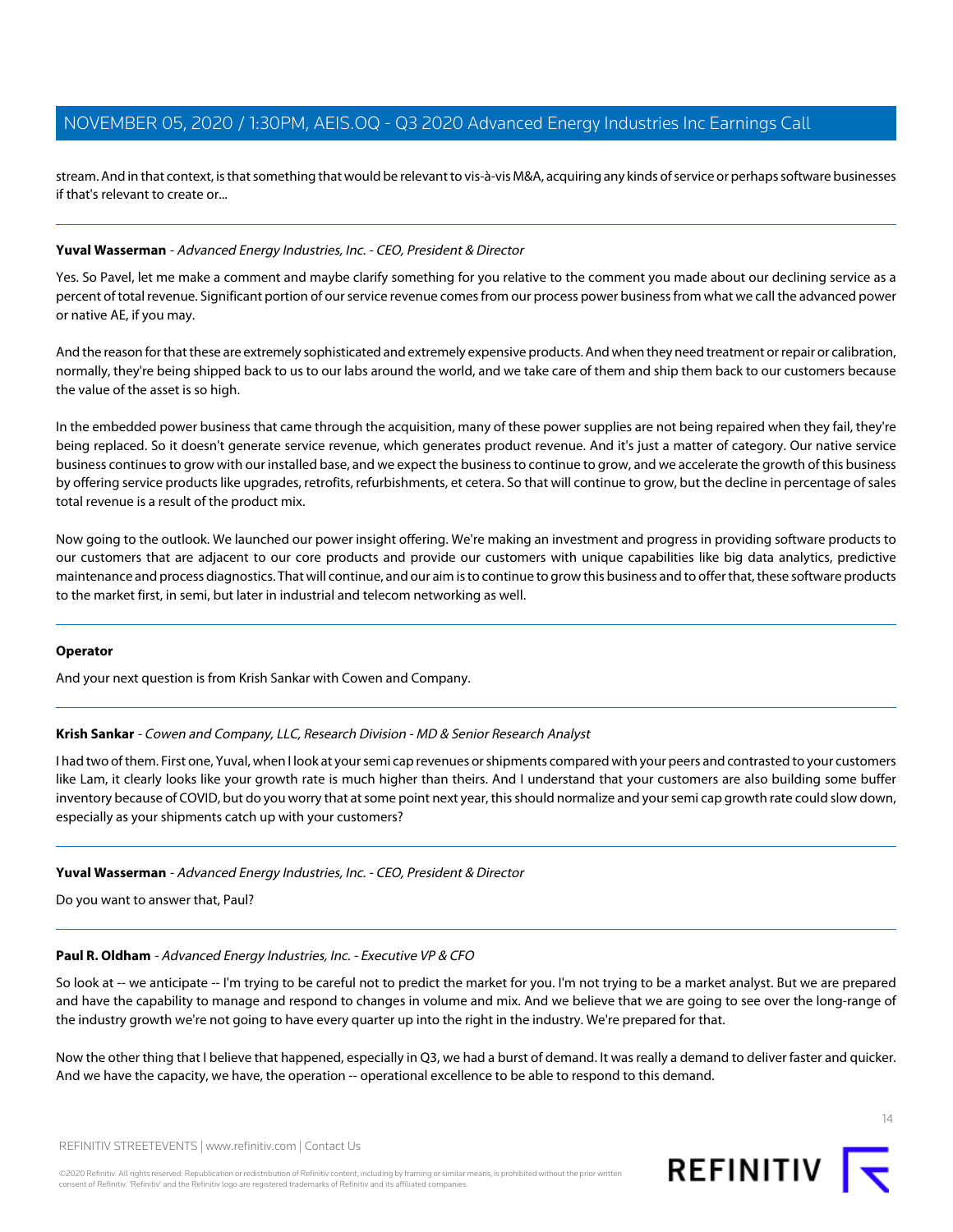Now I'm sure that scoring your question, you're asking about inventory building in the industry. And I can tell you that there is some of that -- some of that inventory building in the industry that some of it was driven by the -- I would say, the trade war and the restrictions of shipments. But it's not significant to the point that it will impact us dramatically going forward.

### **Krish Sankar** - Cowen and Company, LLC, Research Division - MD & Senior Research Analyst

Got it. Yuval, that's very helpful. And then just as a follow-up on the data center side of the business, you spoke a lot about the hyperscale segment and your traction there. I'm kind of curious to see on the other part of the data center, which is the enterprise spending. How do you see that business trending looks like it budgets are down this year? And how do you expect enterprise to trend into next year?

### **Yuval Wasserman** - Advanced Energy Industries, Inc. - CEO, President & Director

So let me address the hyperscale first. We are -- we believe that we are in the third inning of our journey in basically designing our products into the top hyperscalers, right? And if you look, based on the information we have shared with you earlier over the last 3 quarters, we have recently got set at the ramp of our product shipments into a third hyperscaler.

At the same time, we're making great progress in designing our products into additional hyperscalers. Now if you look at right now where we are in a journey, we're still highly concentrated in just a few hyperscalers. Now we believe that in the short term, we're going to see digestion in the hyperscale, a market as some of the hyperscalers basically use the inventory that they acquired.

And as we look at the market, and I think in our prepared remarks, we said we expect to see resumption of growth coming in 2021. We expect when a market recovers to do better than the market because we continue to gain market share. And we continue to gain market share as a fast follower because of our unique product offering with very competitive energy conversion efficiency and power density.

On the enterprise area, right now, we see IT spending is still slow, but high-performance computing will become a driver for the enterprise computing space, and that's why we highlighted this area. We are excited about it because we see more investment in the high-performance computing. New CPUs from Intel and AMD, we believe, will also be a catalyst to a cycle of investment in 2021, and we're looking forward to participate in this recovery.

### <span id="page-14-0"></span>**Operator**

And your final question comes from Weston Twigg with KeyBanc Capital Market.

### **Weston David Twigg** - KeyBanc Capital Markets Inc., Research Division - MD & Senior Research Analyst

I just wanted to follow-up on the burst of order activity that you mentioned at the end of the quarter and just mentioned in the last comment. Why doesn't this burst in demand carry through to Q4 guidance? In other words, why is Q4 were down if order activities picking up -- was picking up at the end of Q3. I'm just kind of wondering if you add some color there, like which kinds of customers we're doing it. Why it's sort of temporary?

### **Paul R. Oldham** - Advanced Energy Industries, Inc. - Executive VP & CFO

Yes. It's a good question, Wes. To clarify, when we look at that surgical as we saw, we think that was largely prepositioning of inventory to kind of get ahead of seasonal shipment patterns and some of the geopolitical near-term geopolitical items that you've all just talked about by some customers, not all but by few. Overall, we -- despite that, we expect semi to still stay strong. That's what we said in our comments in Q4.

So that's not necessarily what's driving our guidance. We also said that we don't expect this kind of catch-up from backlog that we got through earlier in the year to repeat in Q4. And that helped Q3 quite a bit. And then secondly, we also said the data center is going to be lower based on customer-specific and industry digestion.

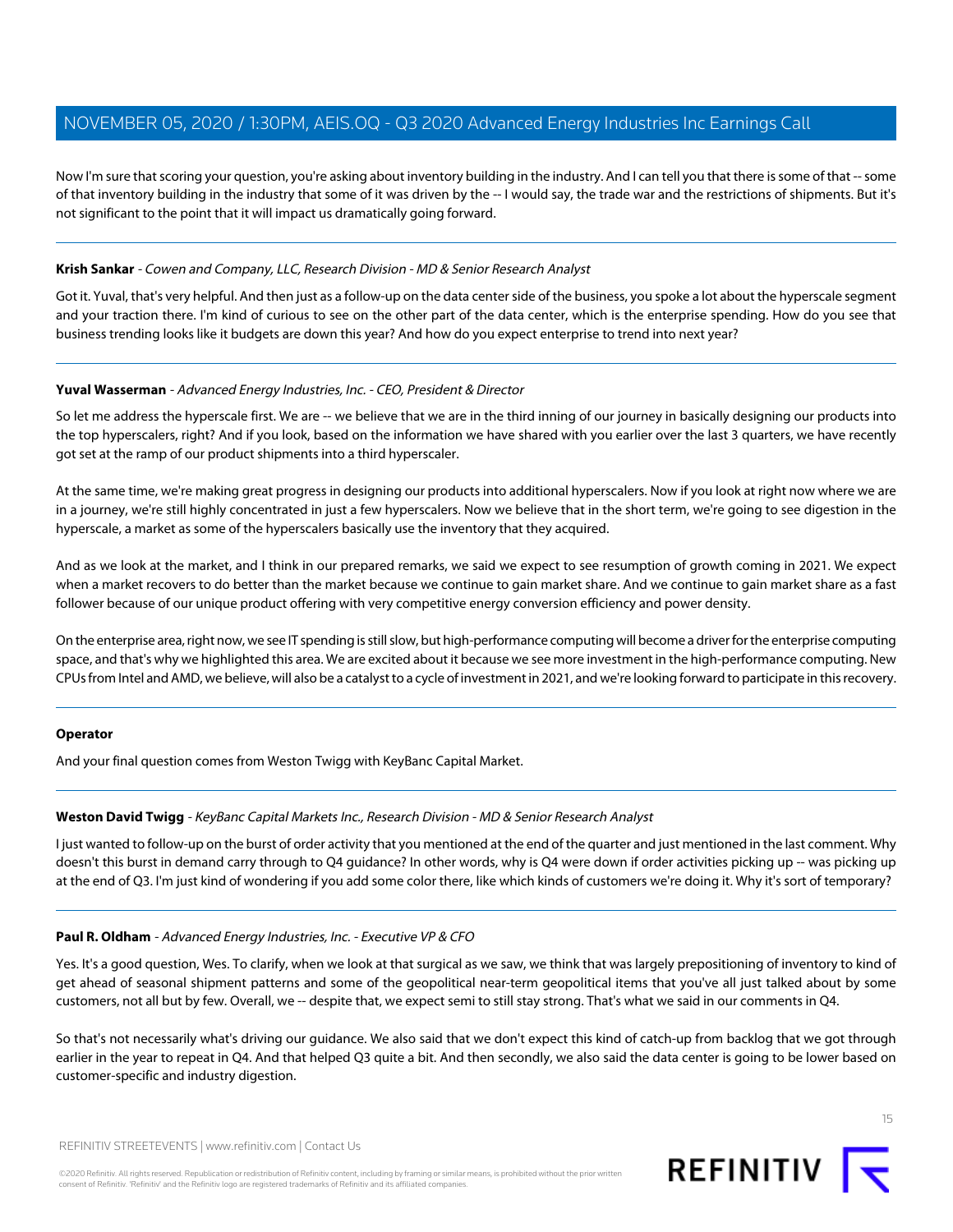So those are the primary drivers. Obviously, there's risks around COVID and other environmental things that continue on. We've largely managed those. But the 2 big items that lead to lower guidance is just, we don't expect that backlog catch up to repeat. And we'll see lower impact, lower on data center. That's the digestion in the data center market that's behind a lot of that.

### **Weston David Twigg** - KeyBanc Capital Markets Inc., Research Division - MD & Senior Research Analyst

Okay. That helps. And then the other follow-up question I have is just gross margin. The guidance is quite good, 38% to 39%. But you talked about growth in industrial, medical, telecom over the next few years. And I'm just wondering if the semi -- part of the semi demand growth this year was inventory restocking and you see the other segments grow nicely next year. Do you have a gross margin headwind in 2021 that might drive it below that 38%, 39% range? Or could we -- could you see that maybe staying in that range or getting better through the year next year?

### **Paul R. Oldham** - Advanced Energy Industries, Inc. - Executive VP & CFO

Yes. Obviously mix can have some impact. But look, if you look at this year, semi is up, but so as our embedded power products are up and our gross margins are up in both areas. The impacts that we're making from a synergy perspective and consolidation perspective, are having -- they're having the desired effect. And as we look into next year, we'll see some more improvements.

So on balance, I'd say the answer to your question is no. We think we can continue to drive gross margins. But there could certainly be some mix impact if you saw big swings in the relative 2 markets.

### **Weston David Twigg** - KeyBanc Capital Markets Inc., Research Division - MD & Senior Research Analyst

So just to clarify, you think gross margin could trend up through the year, generally speaking, but with some mix variation?

### **Paul R. Oldham** - Advanced Energy Industries, Inc. - Executive VP & CFO

Yes. Generally speaking, yes.

### **Operator**

I would now like to turn the call over to Yuval Wasserman for closing remarks.

### **Yuval Wasserman** - Advanced Energy Industries, Inc. - CEO, President & Director

So thanks, everybody, for joining us today. Obviously we're extremely excited with the progress the company is making. We're extremely excited about our future projections and the future of this company. Both -- we have 4 areas of excitement, semi, data center, medical and 5G. And we expect those to drive continuous growth for the future for the company in the future.

We're gaining share, and we are continuing to expand our presence, invest in new products that allow us to accelerate our penetration to new applications and markets. I'm looking forward to seeing many of you in December when we will provide you a deeper dive analysis of the growth trajectories, the applications, targets we serve and update on our aspirational goals. Thank you very much.

### **Operator**

Ladies and gentlemen, this concludes today's conference call. Thank you for participating. You may now disconnect.

REFINITIV STREETEVENTS | [www.refinitiv.com](https://www.refinitiv.com/) | [Contact Us](https://www.refinitiv.com/en/contact-us)